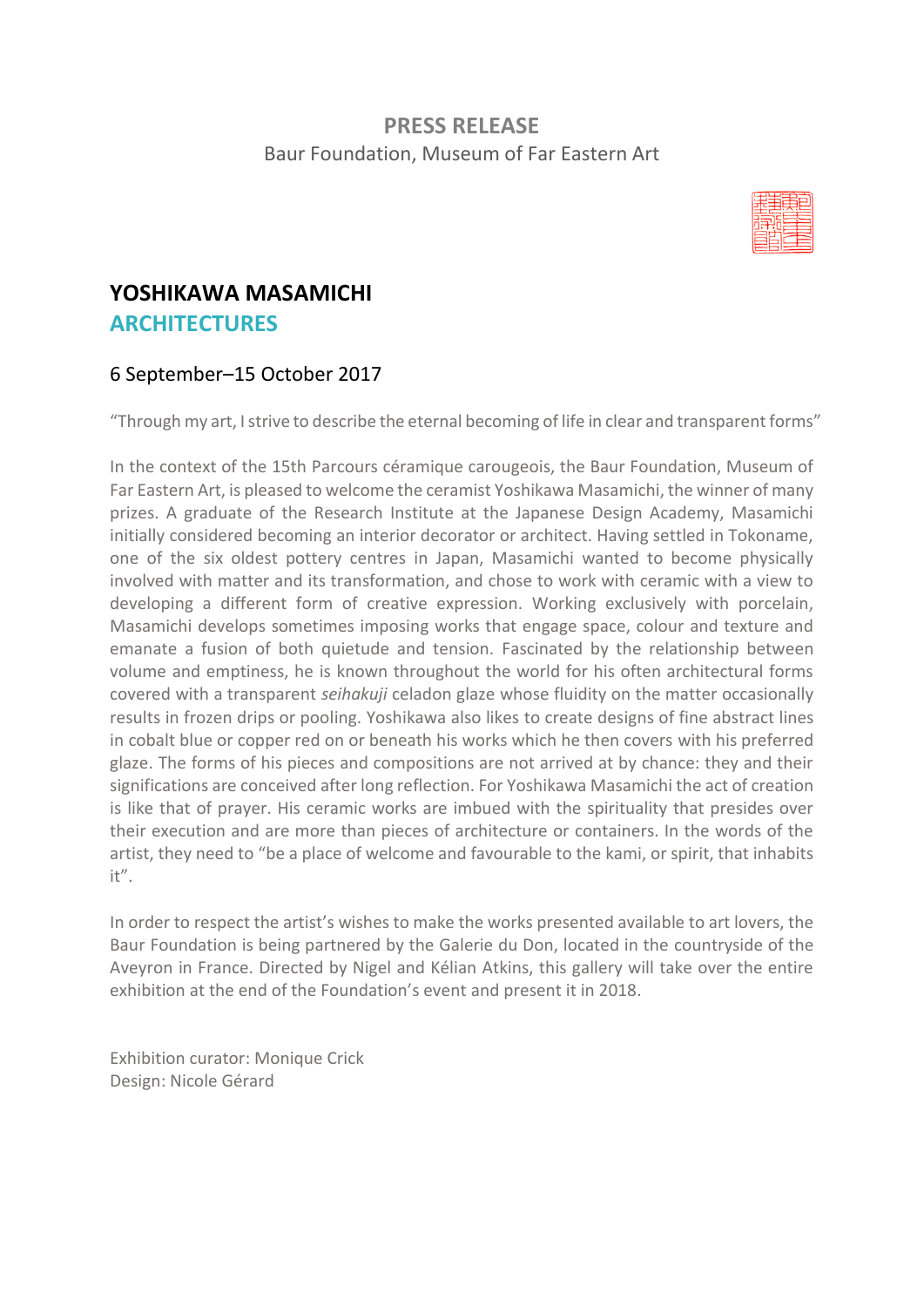## **YOSHIKAWA MASAMICHI**

- 1946 Born in Chigasaki, Kanagawa Prefecture, Japan
- 1968 Graduated from The Japanese Design Academy Moved to Tokoname. Studied under Sugie Junpei
- 1975 Established own kiln
- 1984 Member of The International Academy of Ceramics, Geneva, Switzerland
- 2007 Professor in Ceramics, Nagoya University of Arts
- 2009 Associate Professor in Technlogy, Universiti Teknologi MARA, Selangor Darul Ehsan, Malaisie

#### **AWARDS**

- 2006 Aichi Prefectural Art and Culture Prize, Japan
- 2004 Grand Prize, 2<sup>nd</sup> Taiwan International Ceramics Biennale, Taïwan
- 2003 Judge's Prize, *World Ceramic Biennale*, Corée
- 2002 Gold Medal, *Vallauris International Biennale of Contemporary Ceramics*, France
- 2001 Bronze Medal, *World Ceramic Biennale*, Corée
- 2000 Grand Prize, *Izushi Porcelain Triennale Competition*, Hyōgo, Japon
- 1999 Grand Prize, *Sapporo Art Park Craft Competition*, Hokkaido, Japon
- 1998 Gold Medal, *Munich International Art and Craft Exhibition*, Munich, Allemagne
- 1992 Second Prize, Triennale de la Porcelaine, Nyon, Suisse
- 1983 Grand Prize, *First Asahi Contemporary Craft Competition*, Osaka, Japon
- 1981 Grand Prize, *Asahi Contemporary Ceramics Competition*, Nagoya
- 1972 Grand Prize, Troisième Festival international de céramiques, Vallauris The Chôza Prize, The *Chôza Ceramic Exhibition*, Chôza, Japon
- 1971 Fine Art Award, *Asahi Ceramics Competition*, Nagoya

### **PUBLIC COLLECTIONS**

#### USA

American Craft Museum, New York Brooklyn Museum, New York Contemporary Arts Museum, Houston, Texas Harn Museum of Art - University of Florida, Gainesville, Floride Los Angeles County Museum of Art, Los Angeles Metropolitan Museum of Art, New York Minneapolis Institute of Arts, Minneapolis, Minnesota Museum of Arts and Design, New York Worcester Art Museum, Worcester, Massachusetts

#### Germany

Keramikmuseum Westerwald, Höhr-Grenzhausen Kestner Museum, Hanovre Grassi Museum, Leipzig Die Neue Sammlung München (The International Design Museum Munich), Munich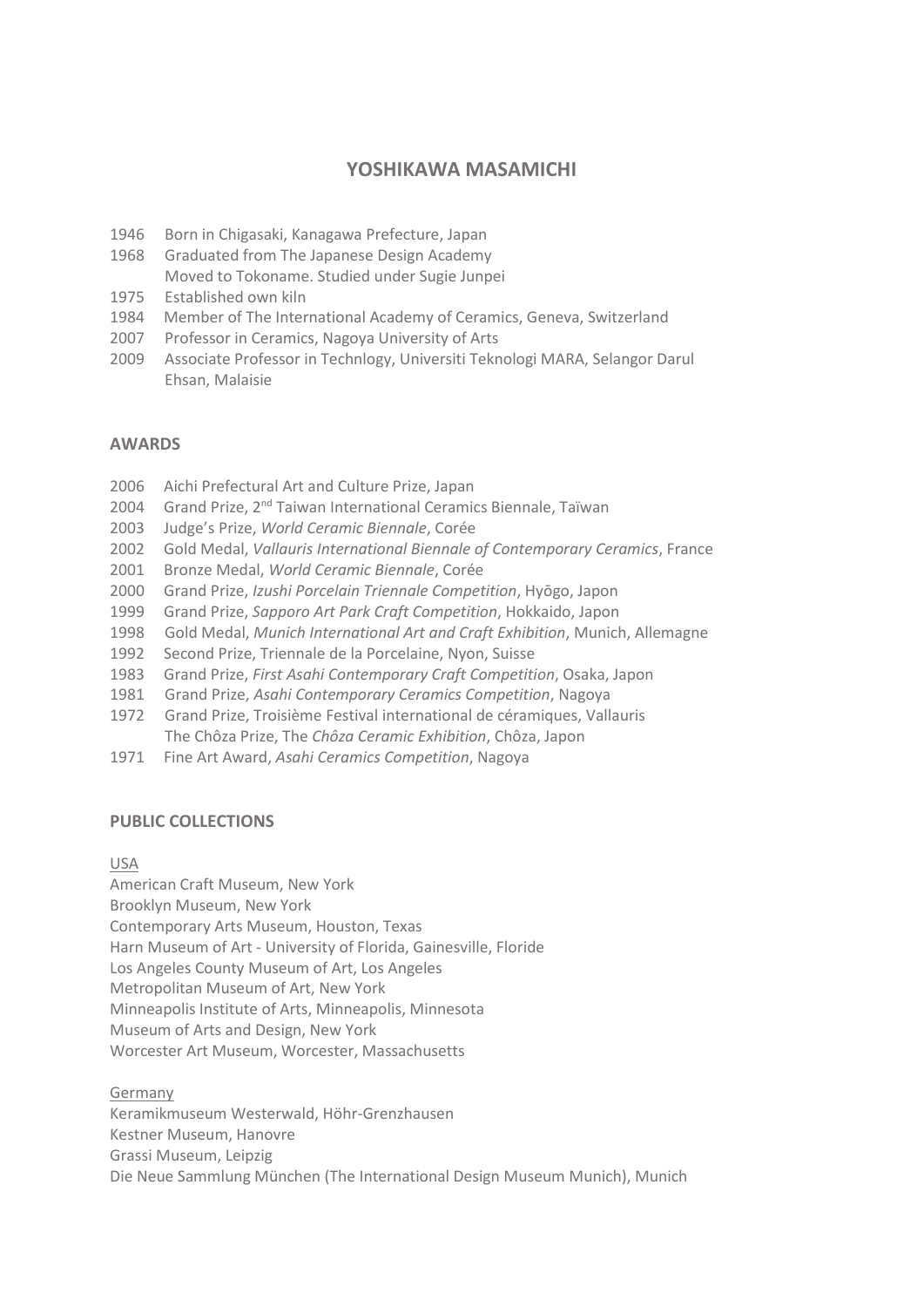Neue Pinakothek, Munich Schleswig-Holsteinische Landesmuseem, Schleswig

#### Japan

Chigasaki City Museum of Art, Kanagawa Chubu International Airport, Nagoya International Technical Research and Training Center of Toyota Monument, Toyota City Ito Memorial Museum, Izu Japan Foundation, Tokyo Lobby of the Tokyo Branch of Sugie Duck Ltd., Tokyo Tokoname City Museum, Aichi

National Gallery of Australia, Canberra, Australia Incheon World Ceramic Center, Incheon, Korea Porvoo City Art Museum, Porvoo, Finland Musée National de Céramiques, Sèvres, France Musée Magnelli - musée de la Céramique, Vallauris, France Prague Museum of Arts and Crafts, Prague, Czech Républic Victoria & Albert Museum, London, United Kingdom Musée Ariana, Geneva, Switzerland Musée de la porcelaine, Nyon, Switzerland Yingge Ceramics Museum, Taipei, Taiwan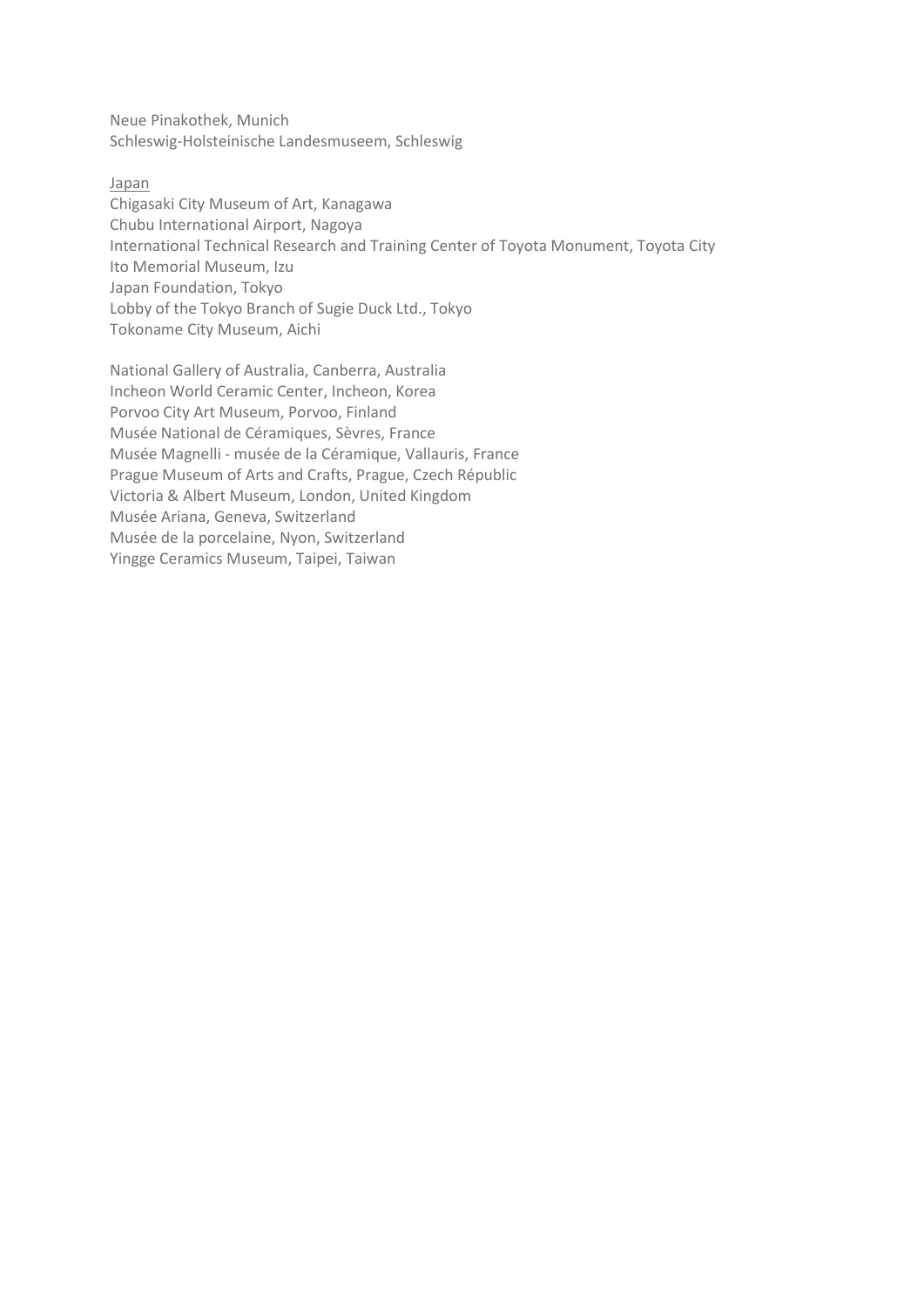## **THE GALERIE DU DON PARTNER OF THE BAUR FOUNDATION**

Internationally renowned for the quality of its exhibitions, the Galerie du Don, which specializes in contemporary ceramics far from the major cities, is something of a cultural phenomenon. Originally conceived as a natural extension of the activities of the Poterie du Don, founded in 1977, the Galerie du Don entered a period of spectacular development in 2007 when it integrated the brand-new *European Centre for Contemporary Ceramics* created ex nihilo by Nigel and Suzy Atkins on the highlands above Le Fel, an enchanting village between Aurillac and Rodez, where the Massif Central meets l'Occitanie. Set in a stunning site, it boasts an astounding building, renowned collections and an annual program of exhibitions that attracts some fifty thousand visitors. In the context of the current European cultural landscape, Le Don du Fel is one of the most dynamic and innovative centres for the promotion of ceramic art.



USEFUL INFORMATION